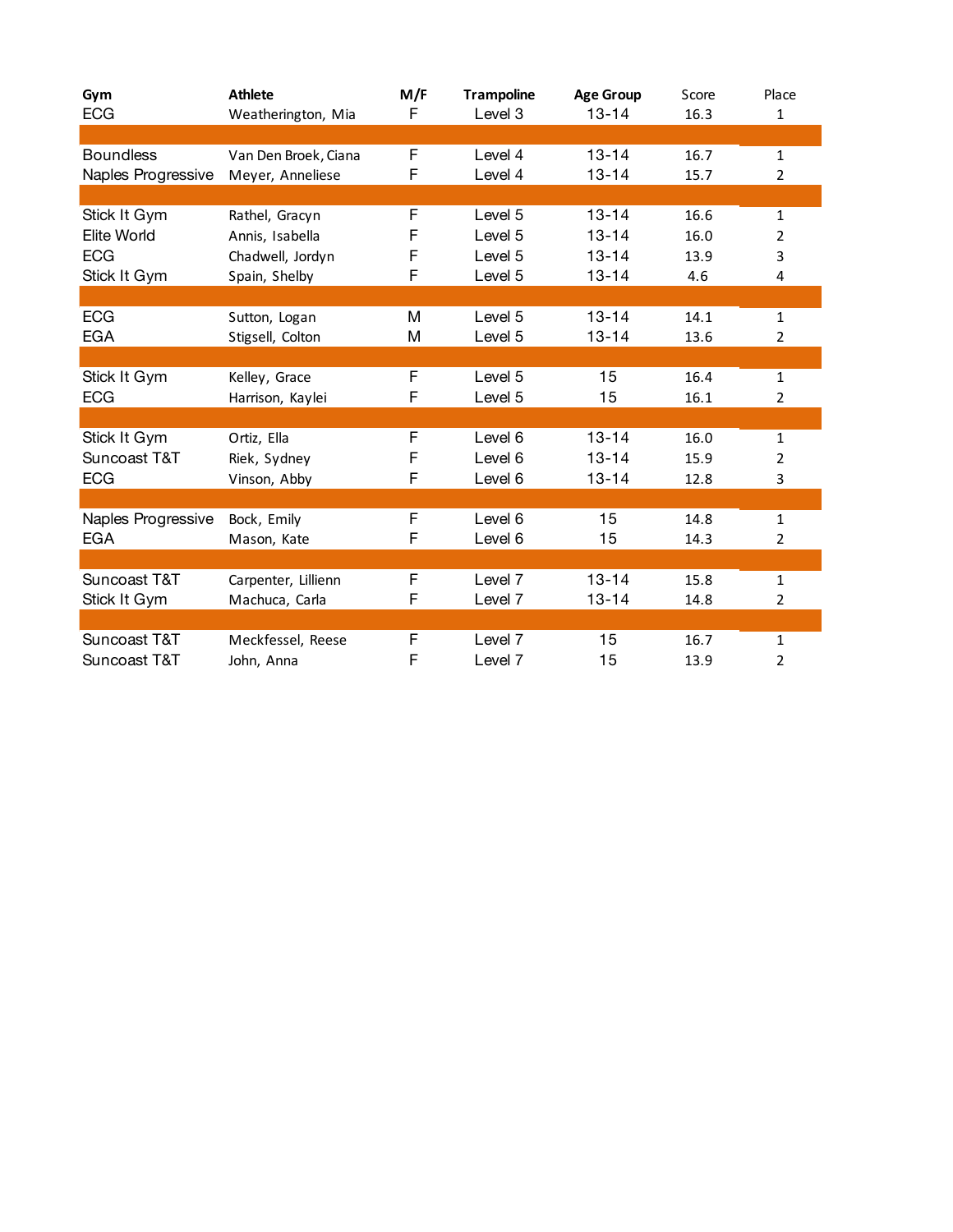| Gym<br><b>ECG</b>  | <b>Athlete</b><br>Weatherington, Mia | M/F<br>F | <b>DMT</b><br>Level 3 | <b>Age Group</b><br>$13 - 14$ | Score<br>38.4 | Place<br>$\mathbf{1}$ |
|--------------------|--------------------------------------|----------|-----------------------|-------------------------------|---------------|-----------------------|
|                    |                                      |          |                       |                               |               |                       |
| <b>Boundless</b>   | Van Den Broek, Ciana                 | F        | Level 4               | $13 - 14$                     | 36.8          | $\mathbf{1}$          |
| Naples Progressive | Meyer, Anneliese                     | F        | Level 4               | $13 - 14$                     | 0.0           | $\overline{2}$        |
|                    |                                      |          |                       |                               |               |                       |
| <b>ECG</b>         | Harrison, Kaylei                     | F        | Level 4               | 15                            | 38.3          | $\mathbf{1}$          |
|                    |                                      |          |                       |                               |               |                       |
| Stick It Gym       | Spain, Shelby                        | F        | Level 5               | $13 - 14$                     | 38.0          | 1                     |
| <b>ECG</b>         | Chadwell, Jordyn                     | F        | Level 5               | $13 - 14$                     | 37.4          | $\overline{2}$        |
| Stick It Gym       | Rathel, Gracyn                       | F        | Level 5               | $13 - 14$                     | 37.3          | 3                     |
| <b>ECG</b>         | Vinson, Abby                         | F        | Level 5               | $13 - 14$                     | 37.3          | 3                     |
| Stick It Gym       | Ortiz, Ella                          | F        | Level 5               | $13 - 14$                     | 37.1          | 5                     |
|                    |                                      |          |                       |                               |               |                       |
| Stick It Gym       | Kelley, Grace                        | F        | Level 5               | 15                            | 38.1          | $\mathbf 1$           |
|                    |                                      |          |                       |                               |               |                       |
| <b>ECG</b>         | Sutton, Logan                        | M        | Level 5               | $13 - 14$                     | 37.3          | $\mathbf{1}$          |
|                    |                                      |          |                       |                               |               |                       |
| <b>EGA</b>         | Stigsell, Colton                     | M        | Level 6               | $13 - 14$                     | 26.3          | $\mathbf{1}$          |
|                    |                                      |          |                       |                               |               |                       |
| Naples Progressive | Bock, Emily                          | F        | Level 6               | 15                            | 37.0          | $\mathbf{1}$          |
| Elite World        | Nase, Maddison                       | F        | Level 6               | 15                            | 13.3          | $\overline{2}$        |
|                    |                                      |          |                       |                               |               |                       |
| Stick It Gym       | Machuca, Carla                       | F        | Level 7               | $13 - 14$                     | 36.9          | $\mathbf{1}$          |
| Elite World        | Annis, Isabella                      | F        | Level 7               | $13 - 14$                     | 36.0          | $\overline{2}$        |
| Suncoast T&T       | Carpenter, Lillienn                  | F        | Level 7               | $13 - 14$                     | 31.6          | 3                     |
| Suncoast T&T       | Riek, Sydney                         | F        | Level 7               | $13 - 14$                     | 13.1          | 4                     |
|                    |                                      |          |                       |                               |               |                       |
| Suncoast T&T       | John, Anna                           | F        | Level 7               | 15                            | 36.3          | $\mathbf{1}$          |
| <b>EGA</b>         | Mason, Kate                          | F        | Level 7               | 15                            | 26.3          | $\overline{2}$        |